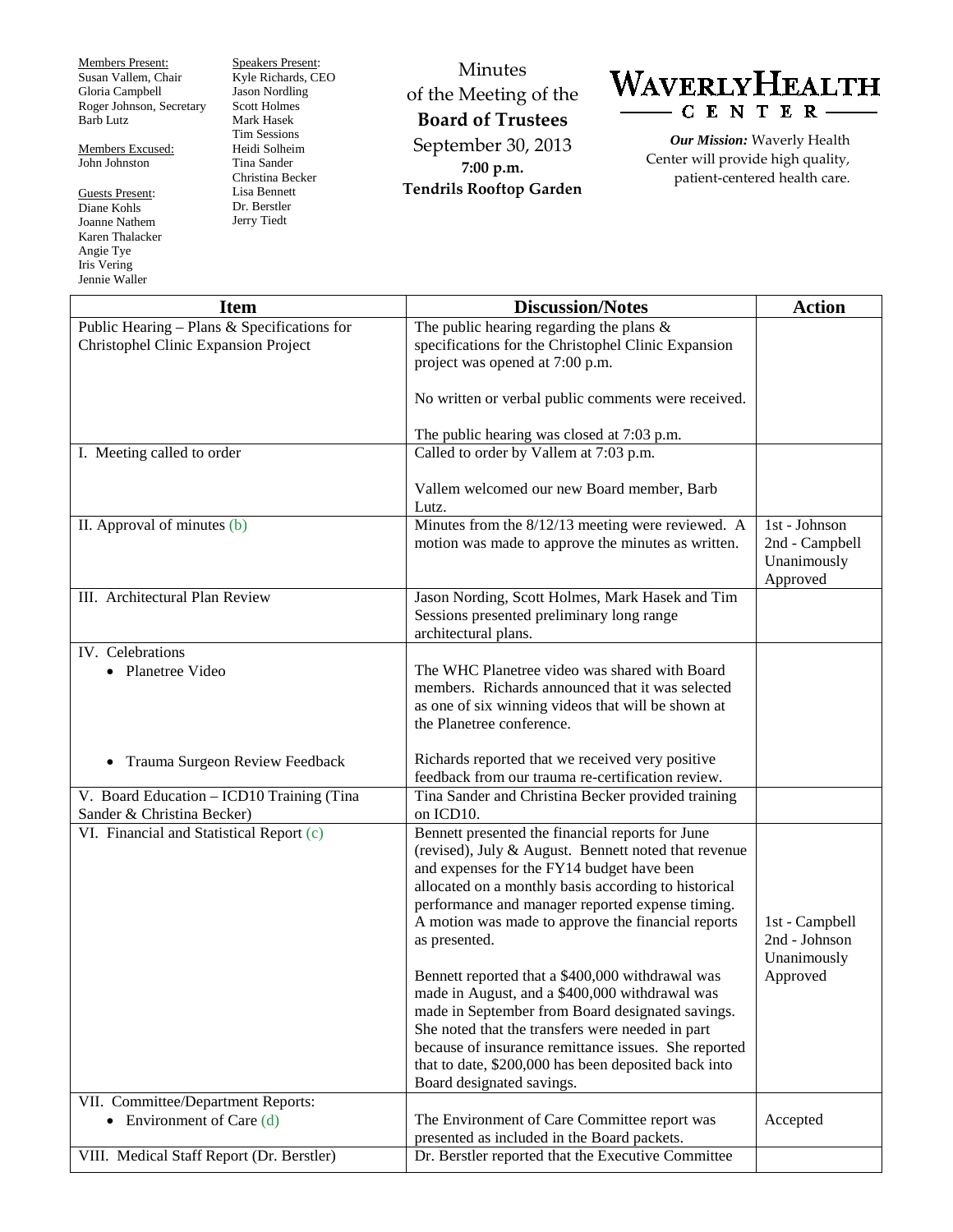|                                                                                                                                                                                                                                                                                                                                                                                                                                                                                                                                                                        | of the Medical Staff met on September 16th. They<br>considered privileging and policy review items as<br>listed under new business.                                                                                                                                                                                                                                                                                                                                                                                                                                     |                                                                                                                         |
|------------------------------------------------------------------------------------------------------------------------------------------------------------------------------------------------------------------------------------------------------------------------------------------------------------------------------------------------------------------------------------------------------------------------------------------------------------------------------------------------------------------------------------------------------------------------|-------------------------------------------------------------------------------------------------------------------------------------------------------------------------------------------------------------------------------------------------------------------------------------------------------------------------------------------------------------------------------------------------------------------------------------------------------------------------------------------------------------------------------------------------------------------------|-------------------------------------------------------------------------------------------------------------------------|
| IX. Patient Satisfaction Report (e)                                                                                                                                                                                                                                                                                                                                                                                                                                                                                                                                    | Patient satisfaction reports were included in the<br>Board packets. Solheim noted that she is<br>investigating the possibility of issuing some of our<br>surveys via email. She reported that work is<br>continuing on the discharge process and pain control<br>through the Raise the Bar group.                                                                                                                                                                                                                                                                       |                                                                                                                         |
| X. C.E.O.'s Report<br>C-SPAN Video                                                                                                                                                                                                                                                                                                                                                                                                                                                                                                                                     | Richards presented information about a C-SPAN<br>video featuring Governor Branstad. He will email<br>the link to Board members.                                                                                                                                                                                                                                                                                                                                                                                                                                         |                                                                                                                         |
| XI. Old Business<br>Christophel Clinic Expansion<br>Nuclear Medicine                                                                                                                                                                                                                                                                                                                                                                                                                                                                                                   | Richards presented the lowest responsible bids for<br>the Christophel Clinic expansion project. A motion<br>was made to adopt a resolution accepting the low bid<br>and awarding the contracts for the Christophel Clinic<br>expansion project.<br>Richards presented the proposed budget plan for the<br>Christophel Clinic expansion project, noting that bids<br>have come in under the initial estimates. A motion<br>was made to approve the project budget plan as<br>presented, not to exceed \$740,341.<br>Richards reported that we are completing a financial | $1st - Campbell$<br>2nd - Lutz<br>Unanimously<br>Approved<br>1st - Johnson<br>2nd - Campbell<br>Unanimously<br>Approved |
|                                                                                                                                                                                                                                                                                                                                                                                                                                                                                                                                                                        | analysis on the potential of offering in-house nuclear<br>medicine services compared to the potential of<br>offering mobile nuclear services. He noted that the<br>mobile agreement has a 2 year commitment, so we<br>want to take the time to make sure that we're making<br>the best decision for the facility and our patients.                                                                                                                                                                                                                                      |                                                                                                                         |
| XII. New Business<br>• ACO Discussion $(h)$                                                                                                                                                                                                                                                                                                                                                                                                                                                                                                                            | Richards presented information about an ACO we<br>have been invited to participate in. Discussion was<br>held regarding the associated risks and benefits.<br>Richards will send background information on<br>ACO's to Lutz and further discussion will be held at<br>the next Board meeting.                                                                                                                                                                                                                                                                           |                                                                                                                         |
| <b>Request for Privileges:</b><br>$\bullet$<br>Arnold Honick, MD - Radiology, RCI<br>Nasreen Wahidi, MD - Pediatrics, WHC<br>Troy Ivey, MD - General Surgery, WHC<br>Provisional Appointments to Medical<br>$\bullet$<br>Staff:<br>$\blacksquare$ Erica Jensen, ARNP – Consulting,<br>Cardiology, CVMS<br><b>Jan Davis, ARNP</b> - Consulting,<br>Nephrology, CVMS<br>• Margo Soppe, PA-C – Active, Family<br>Practice, WHC<br>Change of Status on Medical Staff:<br>Toni Luck, ARNP - Courtesy,<br>Orthopedics, Covenant<br><b>Update to Privileges:</b><br>$\bullet$ | Privileging items were presented as individually<br>listed at left. All files have been reviewed by the<br>Executive Committee of the Medical Staff. The<br>Executive Committee recommends approval. A<br>motion was made to approve all privileging items as<br>individually considered and recommended by the<br>Executive Committee of the Medical Staff.                                                                                                                                                                                                            | 1st - Campbell<br>2nd - Johnson<br>Unanimously<br>Approved                                                              |
| Greg Lantz, DPM - Courtesy, Podiatry,                                                                                                                                                                                                                                                                                                                                                                                                                                                                                                                                  |                                                                                                                                                                                                                                                                                                                                                                                                                                                                                                                                                                         |                                                                                                                         |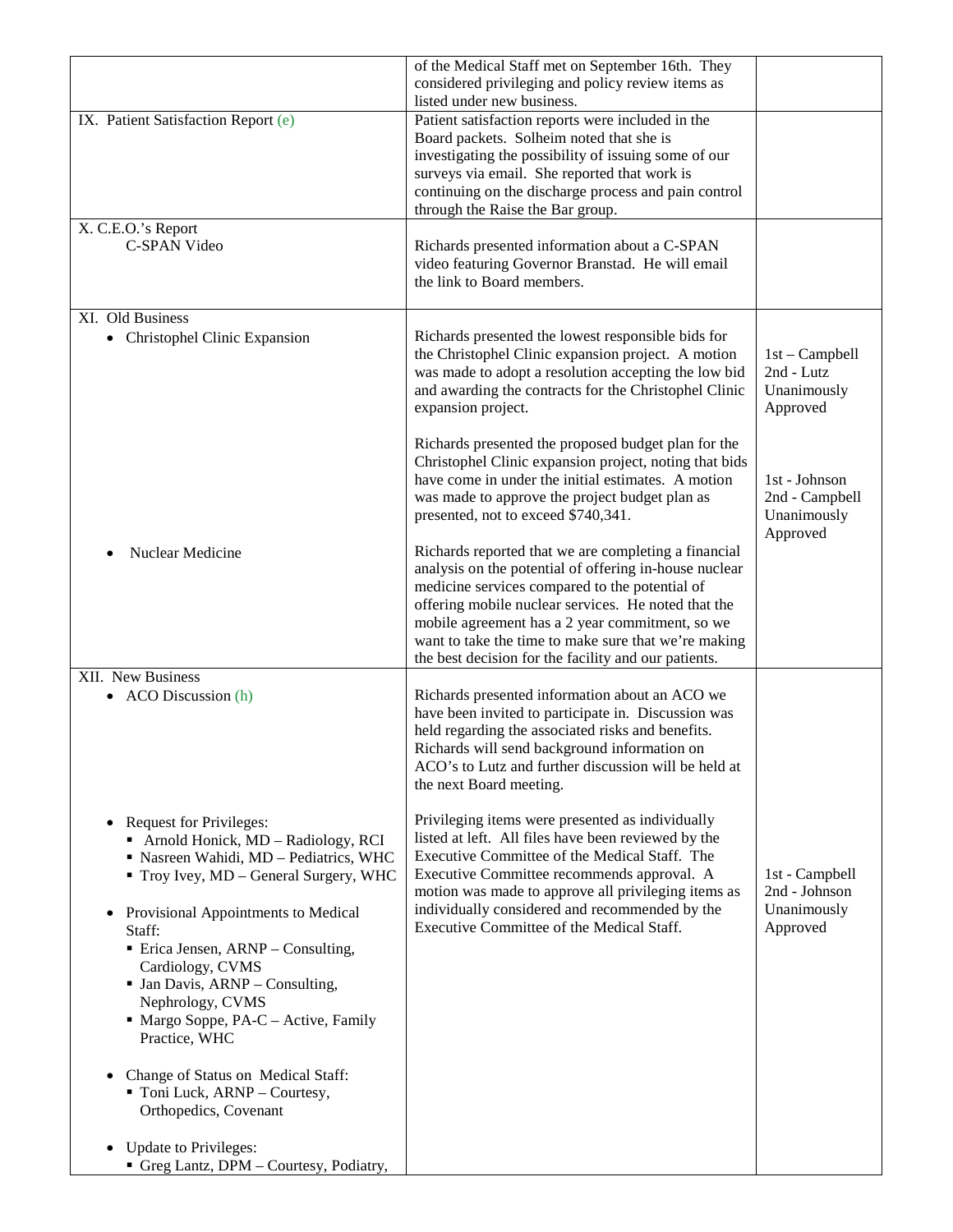| Family Foot Healthcare                                                                                                                                                                                                                                                                                                                                      |                                                                                                                                                                                                                                                                                            |                                                            |
|-------------------------------------------------------------------------------------------------------------------------------------------------------------------------------------------------------------------------------------------------------------------------------------------------------------------------------------------------------------|--------------------------------------------------------------------------------------------------------------------------------------------------------------------------------------------------------------------------------------------------------------------------------------------|------------------------------------------------------------|
| Reappointments to Medical Staff:<br>Linsey High, PA-C - Active, Family<br>Practice, Unity Point<br>■ Wayde Blumhardt, CRNA – Active,<br>Anesthesia, WHC<br>" Todd Shover, DO - Active, Emergency<br>Medicine, WHC                                                                                                                                           |                                                                                                                                                                                                                                                                                            |                                                            |
| Resignations from Medical Staff:<br>Geri Edmonds, PA - Courtesy,<br>Orthopedics, Covenant<br>• Douglas Boatman, MD - Consulting,<br>Radiology, RCI<br>• Maria Farmer, ACNP - Active,<br>Emergency Medicine, WHC<br>$\blacksquare$ Cary Rose, MD – Consulting,<br>Cardiology, Covenant                                                                       |                                                                                                                                                                                                                                                                                            |                                                            |
| New/Revised Policies & Procedures:<br>• Blood Bank Inventory (f1)<br>• Chemistry Quality Assurance (f2)<br>• Emergency Blood Bank Situations (f3)<br>• Breach Notification (f4)<br>• Unit Selection Guidelines for Packed<br>RBC's (f5)<br>• Infection Prevention Committee<br>Reporting (f6)<br>• Suspected Transfusion Reaction,<br>Nursing Services (f7) | The new/revised policies listed at left were presented<br>for review as included in the Board packets. The<br>policies have been reviewed by the Executive<br>Committee of the Medical Staff and are<br>recommended for approval. A motion was made to<br>approve the policies as written. | 1st - Johnson<br>2nd - Campbell<br>Unanimously<br>Approved |
| <b>Emergency Management and Environment</b><br>$\bullet$<br>of Care Subcommittee Annual Evaluations:<br>$\blacksquare$ Emergency Management (g1)<br>• Fire Prevention $(g2)$<br>■ Hazardous Materials & Waste $(g3)$<br>• Medical Equipment $(g4)$<br>■ Safety $(g5)$<br>• Security $(g6)$<br>$\blacksquare$ Utilities (g7)                                 | Richards presented the EOC and Emergency<br>Management Operations Fiscal Year 2013 annual<br>evaluations as included in the Board packets. A<br>motion was made to approve the annual evaluations<br>as presented.                                                                         | 1st - Johnson<br>2nd - Campbell<br>Unanimously<br>Approved |
| <b>Finance Committee</b>                                                                                                                                                                                                                                                                                                                                    | Finance Committee did not meet this month.                                                                                                                                                                                                                                                 |                                                            |
| • Capital Request - McKesson Paragon<br>Release of Information Module (i)<br>• Charity Care                                                                                                                                                                                                                                                                 | Tiedt presented the capital request for the McKesson<br>Paragon Release of Information module. A motion<br>was made to approve the capital request for the<br>McKesson Paragon Release of Information module<br>at a cost not to exceed \$9773.                                            | 1st - Campbell<br>2nd - Johnson<br>Unanimously<br>Approved |
| <b>Executive Committee</b><br>■ 9/17/13 Capital Lease Radiology (j)                                                                                                                                                                                                                                                                                         | The minutes of the 9/17/13 Executive Committee<br>meeting were presented as included in the Board<br>packets. The Executive Committee acted to approve<br>a capital lease for x-ray room replacement. The<br>action of the Executive Committee was ratified as<br>presented.               | 1st - Vallem<br>2nd - Johnson<br>Unanimously<br>Approved   |
| Cassling Service Agreements ( $k1 & k2$ )                                                                                                                                                                                                                                                                                                                   | Richards presented Cassling service agreements for<br>the new radiology rooms. These are 4 year service<br>agreements (years $2 - 5$ ). A motion was made to                                                                                                                               | 1st - Johnson                                              |